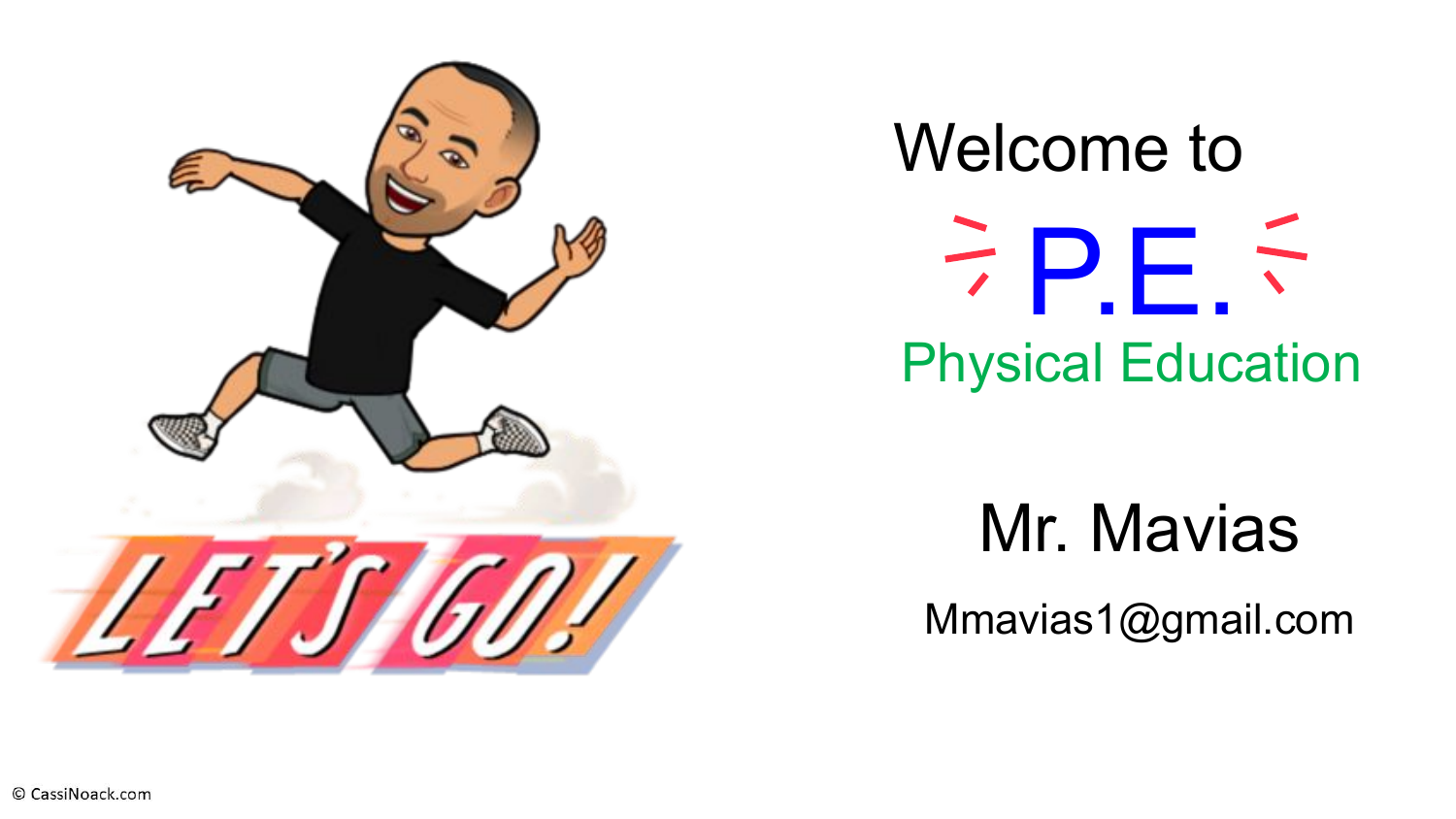# Mr. Mavias

- I graduated from Towson University with a Bachelor's in Kinesiology.
- I have two children. An 8 year old daughter and a 2 year old son.
- I also have a 7 month old Black Lab.
- I've been teaching for 14 years.
- I love being outside and staying active.

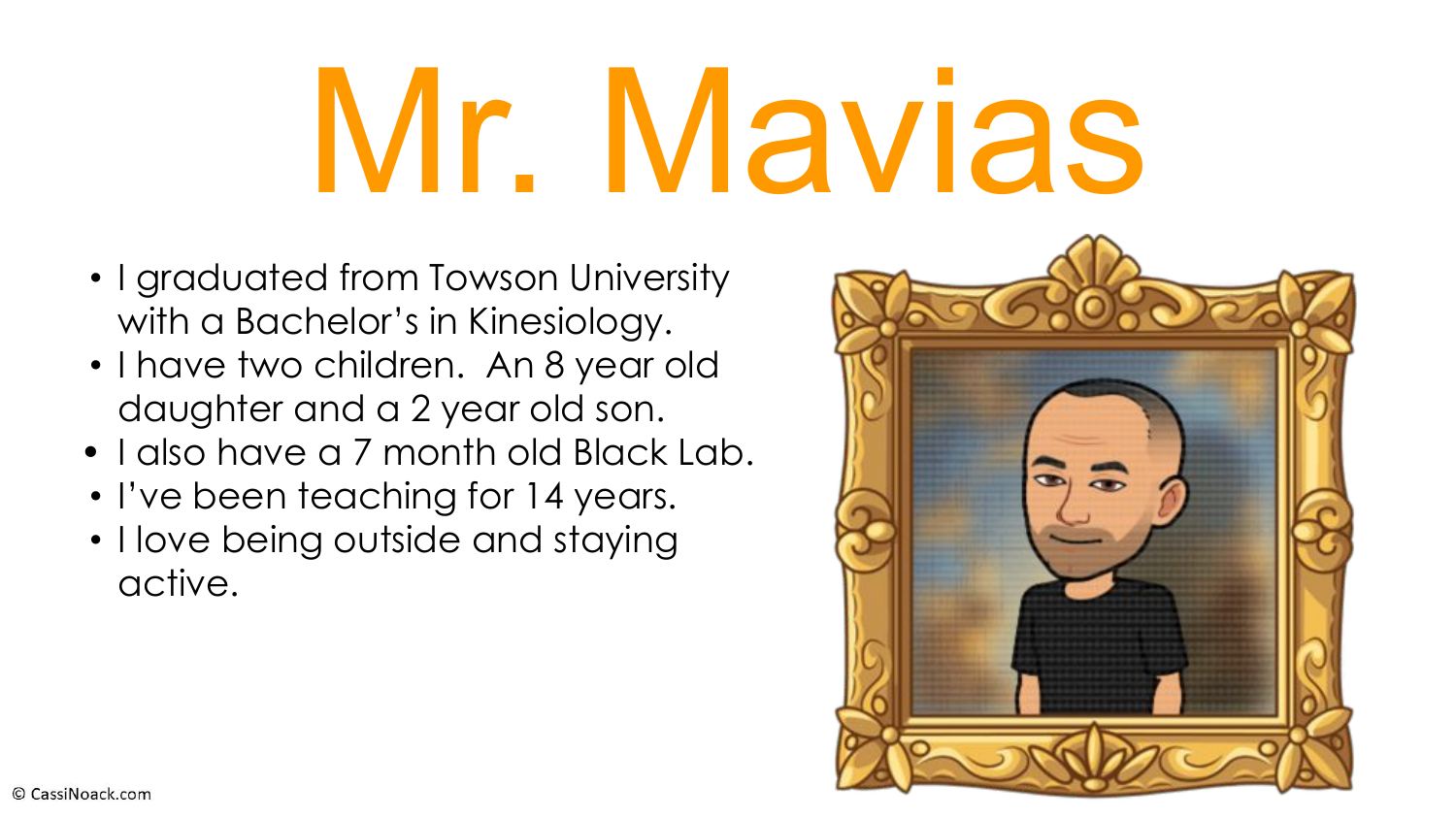## Our Mission

**• To create a positive and welcoming environment for all students to feel comfortable building social and emotional skills.**

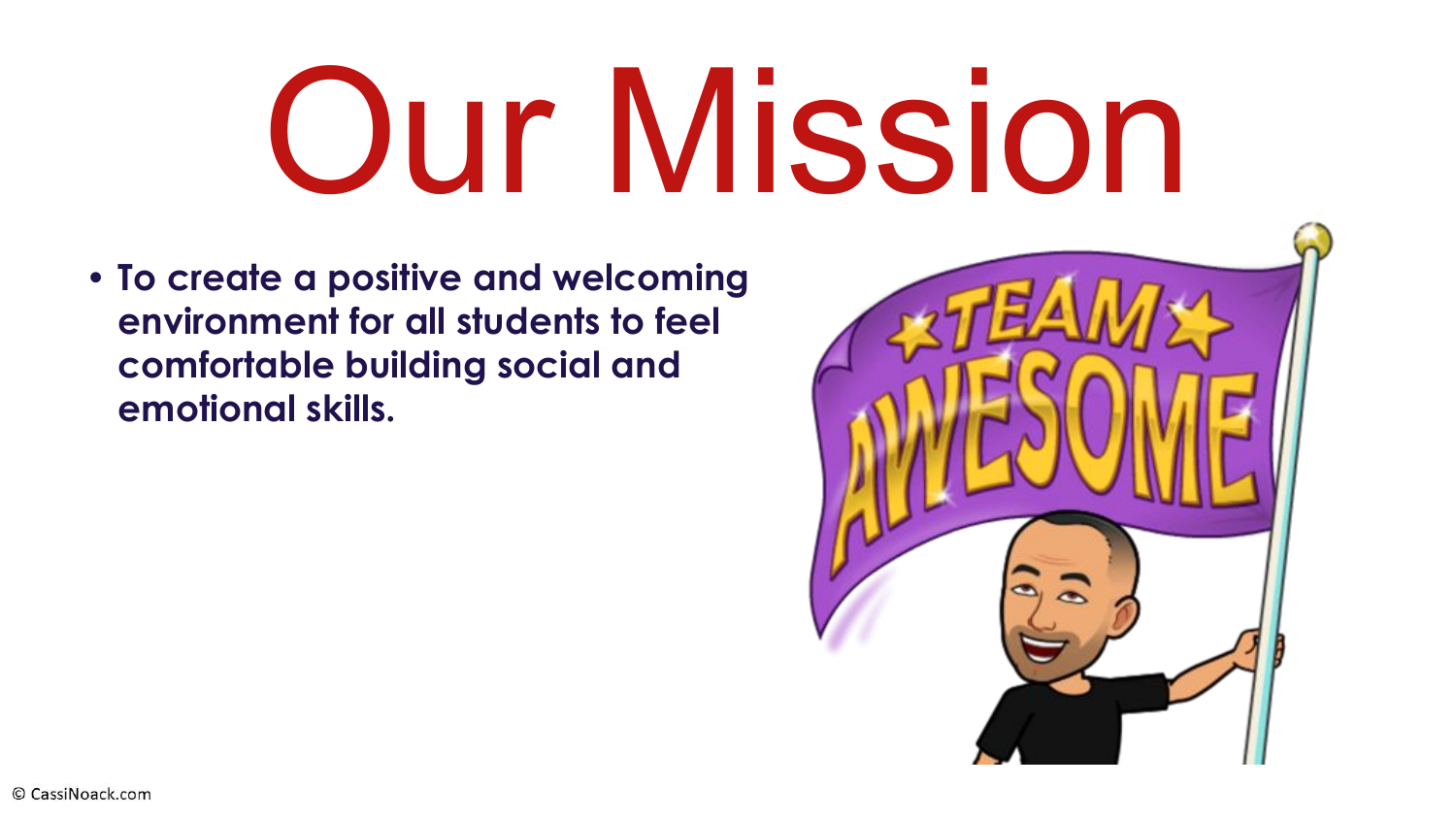## Classwork

- Students are expected to TRY their absolute best to improve on all skills that our taught in class.
- Students are expected show cooperation at all times during Physical Education.

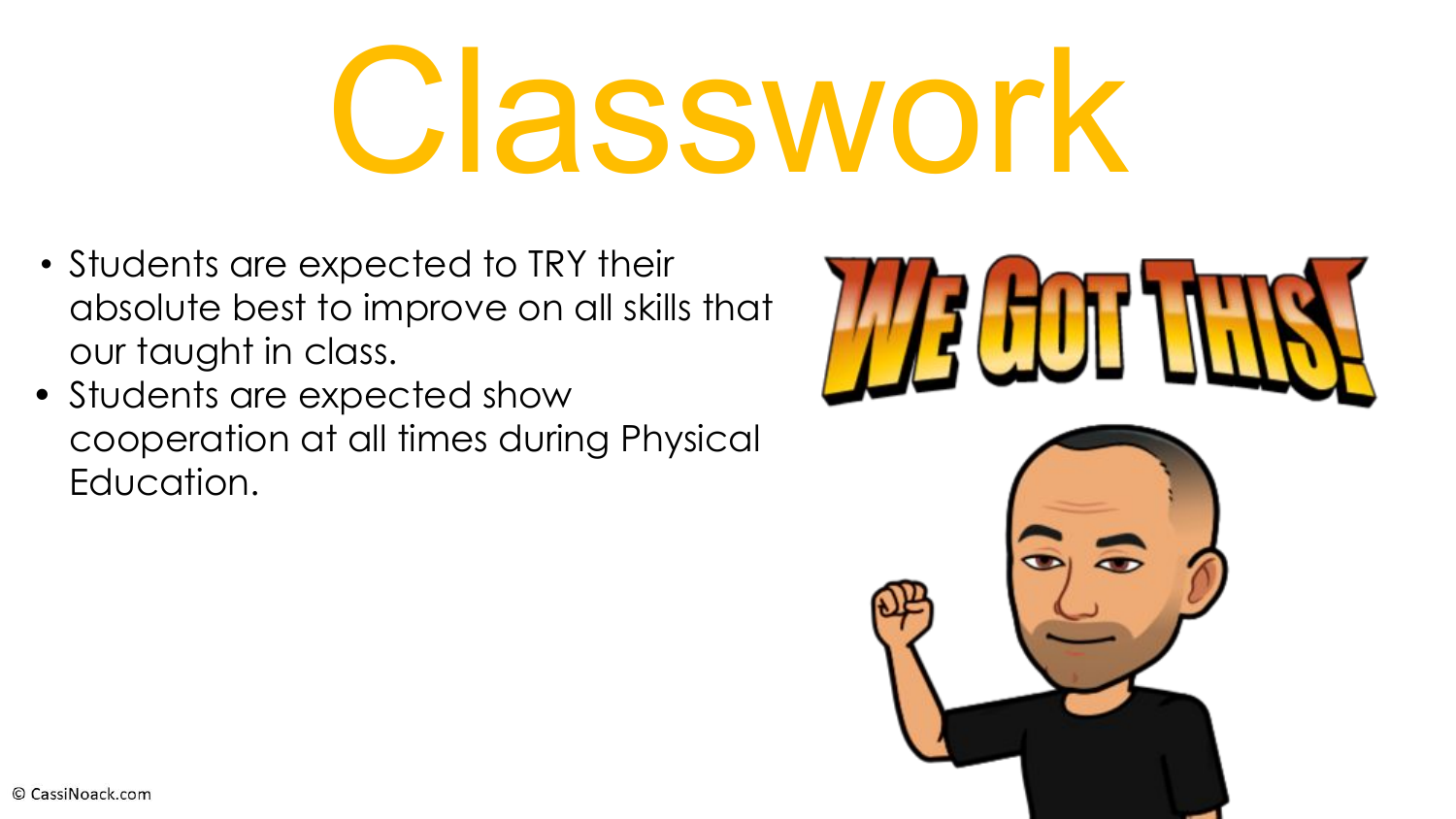#### Grading Guidelines

**• Behavioral Grade**

**5= 100% (Following directions all the time). 4= 80% (Following directions most of the time). 3= 60% (Following directions some of the time). 2= 40% (Following directions almost none of the time).**

**1= 20% (Following directions none of the time).**

#### **Effort Grade**

- **3= I tried my absolute best.**
- **2= I could have tried harder.**
- **1= I did not try today.**

© CassiNoack.com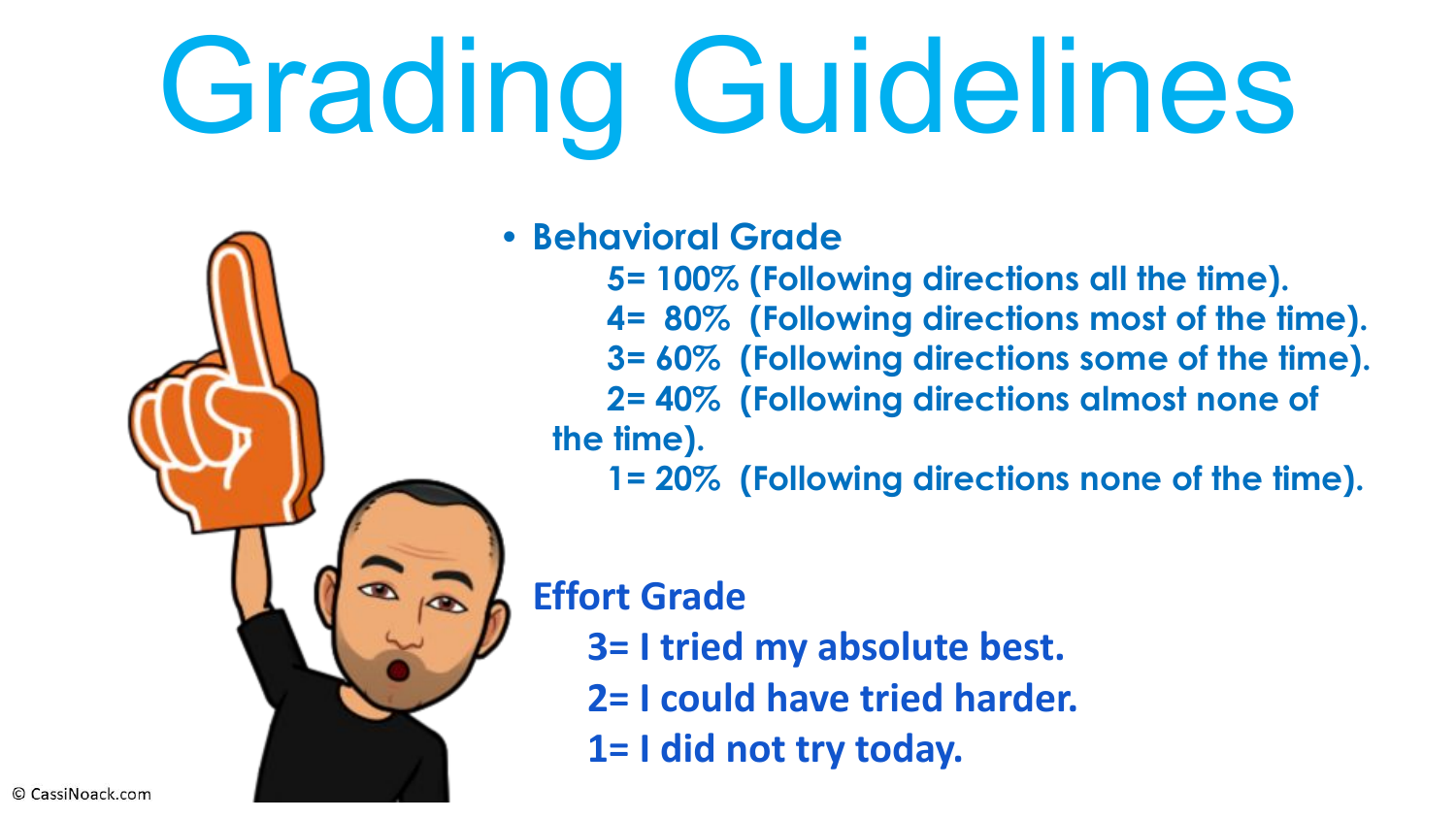#### Communication

- Email: Mtmavias@bcps.k12.md.us
- Phone Number: 410-262-0672
- Conference Period
- Stop in anytime!!

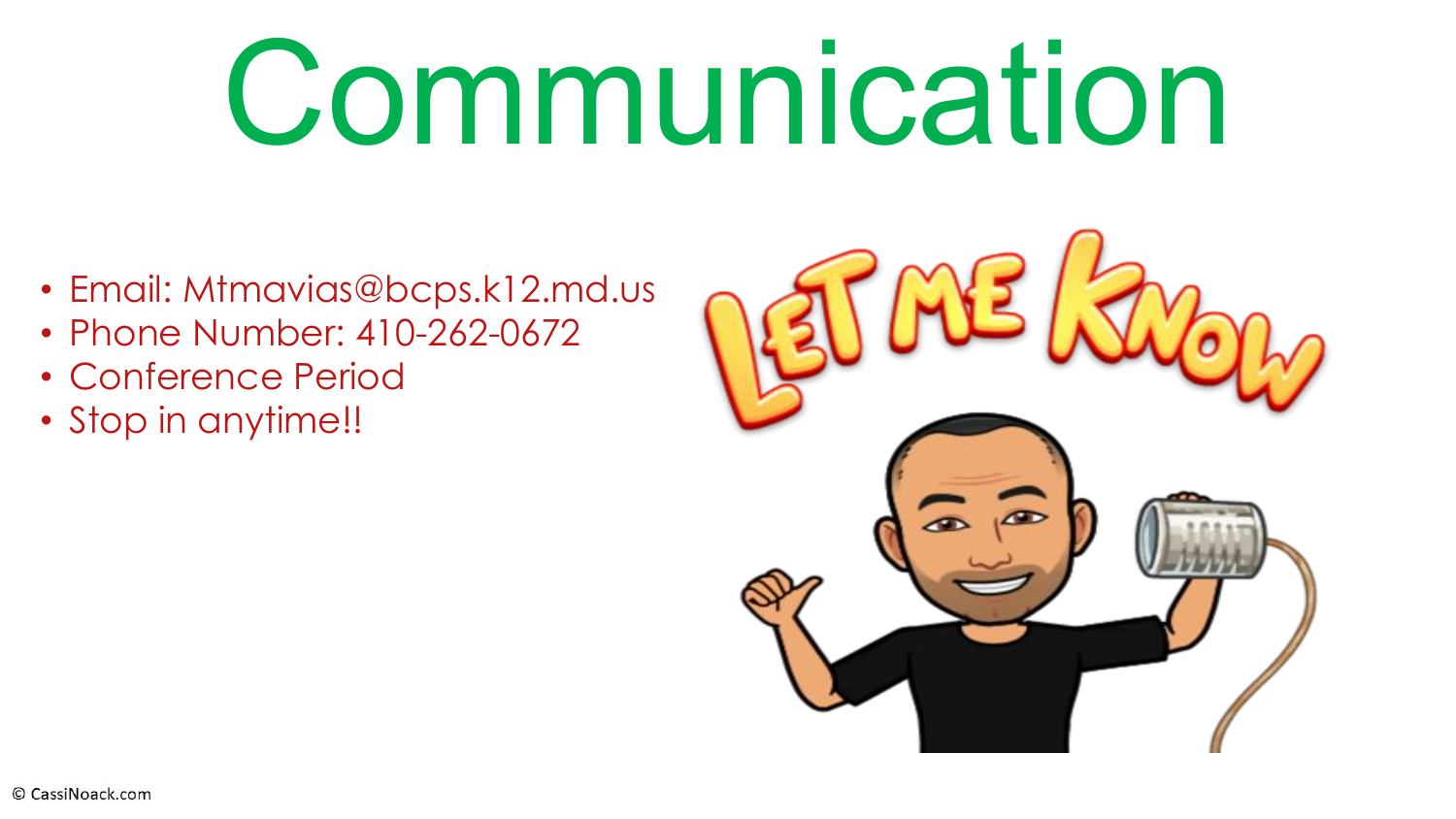#### Rules

- **• Be Responsible**
- **• Be Respectful**
- **• Be Cooperative**
- **• Be Your Best**